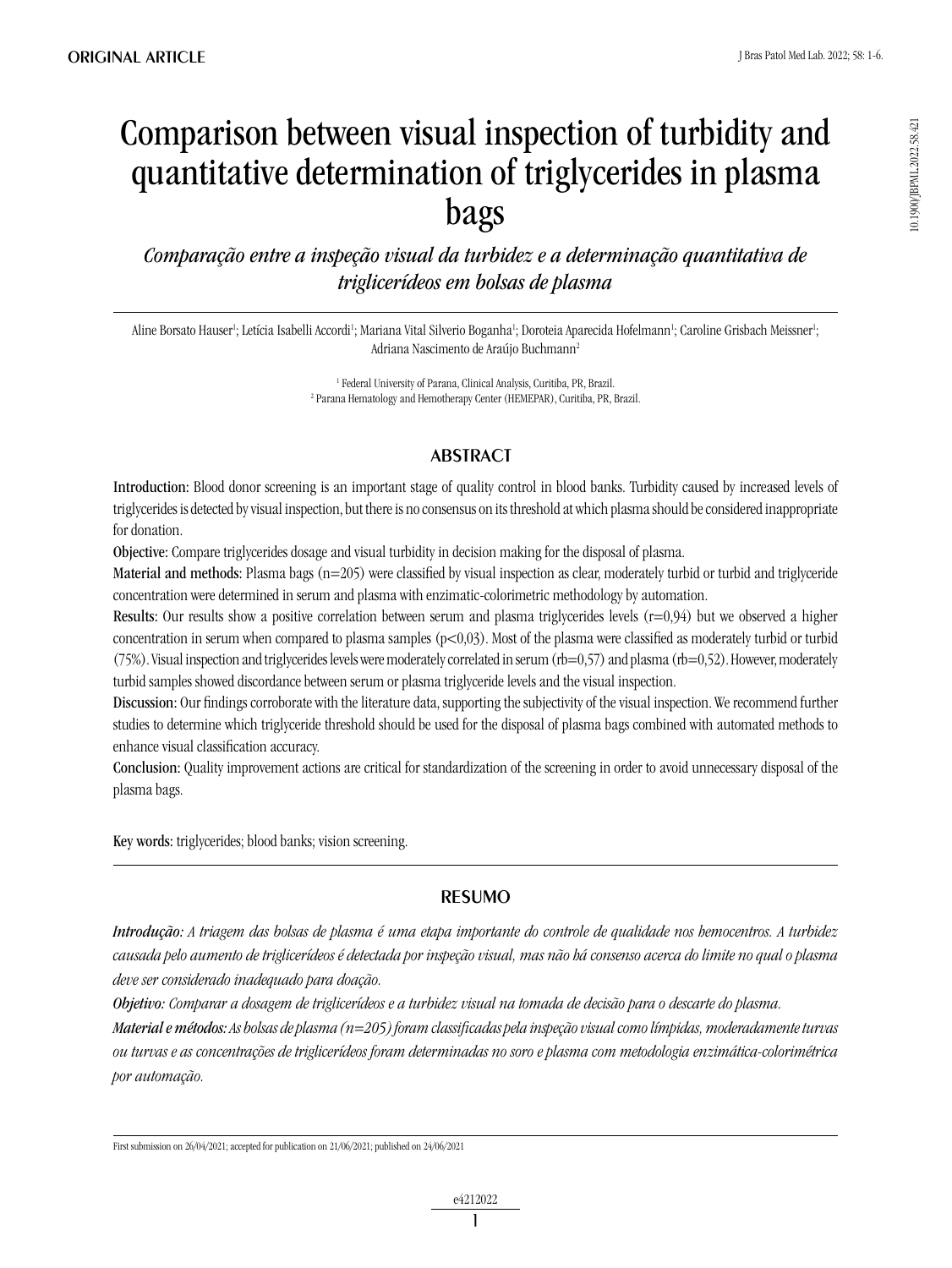*Resultados: Nossos resultados mostraram uma correlação positiva entre soro e plasma (r=0,94) mas observamos que a concentração de triglicerídeos foi mais alta no soro do que no plasma (p<0,03). A maioria das bolsas foi classificada como moderadamente turva ou turva (75%). A inspeção visual e a concentração de triglicerídeos apresentaram uma correlação moderada para o soro (rb=0,57) e plasma (rb=0,52). Entretanto, no grupo moderadamente turvo, houve uma divergência significativa entre as concentrações de triglicerídeos no soro/plasma e a inspeção visual.*

*Discussão: Nossos achados corroboram com a literatura, reforçando a subjetividade da inspeção visual. Nós recomendamos a realização de estudos futuros para determinar o limite dos níveis de triglicerídeos para o descarte de plasma em conjunto com a combinação de métodos automatizados para aumentar a acurácia da classificação visual.*

*Conclusão: As ações voltadas para a melhoria da qualidade são críticas para a padronização da triagem e evitar o descarte desnecessário de plasma.t*

*Palavras-chave: Triglicerídeos; Bancos de Sangue; Triagem.*

#### **INTRODUCTION**

Due to the increase in life expectancy and the consequent multiplication of cases of chronic diseases related to aging, in the last decade an exponential growth in the demand for blood donations has been identified worldwide, including in Brazil<sup>(1,2)</sup>. In situations such as hemorrhages, some cases of cancer, cardiovascular surgery, transplants and traffic accidents, the most suitable therapeutic method is blood transfusion<sup>(1)</sup>.

The whole blood bag is fractionated to obtain erythrocyte, plasma and platelet components. The plasma component can be divided into fresh frozen plasma (PFC), common plasma, cryoprecipitate free plasma and cryoprecipitate. Quality control is a set of activities used to monitor and evaluate production processes, being essential to guarantee the quality and standardize the conduct adopted in blood centers. Quality indicators demonstrate whether the critical practices of the process are being carried out properly and whether the results are within an acceptable range<sup>(3-5)</sup>.

The first step in this process is the rigorous screening that blood bags undergo to ensure their viability. After fractionation, visual inspection of the plasma is performed to determine whether the bag will be accepted for donation, based on characteristics such as lipemia, jaundice, hemolysis, presence of fibrin or leakage $(3,4,6)$ . Regarding lipemia, if any turbidity observed in the plasma, caused by the accumulation of triglycerides, of varied origin<sup> $(7-10)$ </sup> and which can generate inconveniences such as analytical or clinical problems<sup>(11)</sup>. Despite this, there is no consensus on the level of triglycerides above which blood must be considered inadequate for the production of blood components, generating different approaches in many countries<sup>(11)</sup>.

Considering that, currently, the literature provides little

information on the subject and that the supply of donations in blood banks is often limited, it is essential to discard bags that actually pose some risk or cause harm to the patient. Thus, this study compared the visual inspection methodologies and the quantitative determination of triglycerides to detect turbidity in plasma bags.

#### MATERIAL AND METHOD

The study was approved by the Research Ethics Committee of the Paraná Hematology and Hemotherapy Center (HEMEPAR) under number 2,585,376. Blood bags with anticoagulant CPD (citrate, phosphate and dextrose) were obtained from 205 donors. The plasma bags  $(n=205)$  were submitted to a visual evaluation based on the turbidity of the samples against a dark background, containing the word "LIPEMIA" according to the classification criteria adopted by the authors: group 1 (clear) when the word LIPEMIA appears in a form transparent, group 2 (moderately cloudy) when the word appears opaque, and group 3 (cloudy) when the word does not appear. Regarding triglyceride dosage, the following values were considered (without fasting)<sup>(12)</sup>: desirable  $\langle 175 \text{ mg/dL}$ , high between 176-499 mg/dL and very high  $>500$ mg/dL. For standardization purposes, the concentration of triglycerides or "degree of lipemia", when >175 mg/dL, the term "lipemic" was used, regardless of the aspect of the sample. The bags were photographed and filed. Aliquots were obtained from the bag of plasma resulting from the fractionation of the bag of whole blood, and serum, obtained from the same donors in tubes with gel and clot activator (collected to perform the serological tests). The plasma/serum samples were stored and preserved in a freezer at a temperature below -20ºC, at the School Laboratory of Clinical Analysis of the Federal University of Paraná (LEAC-UFPR) and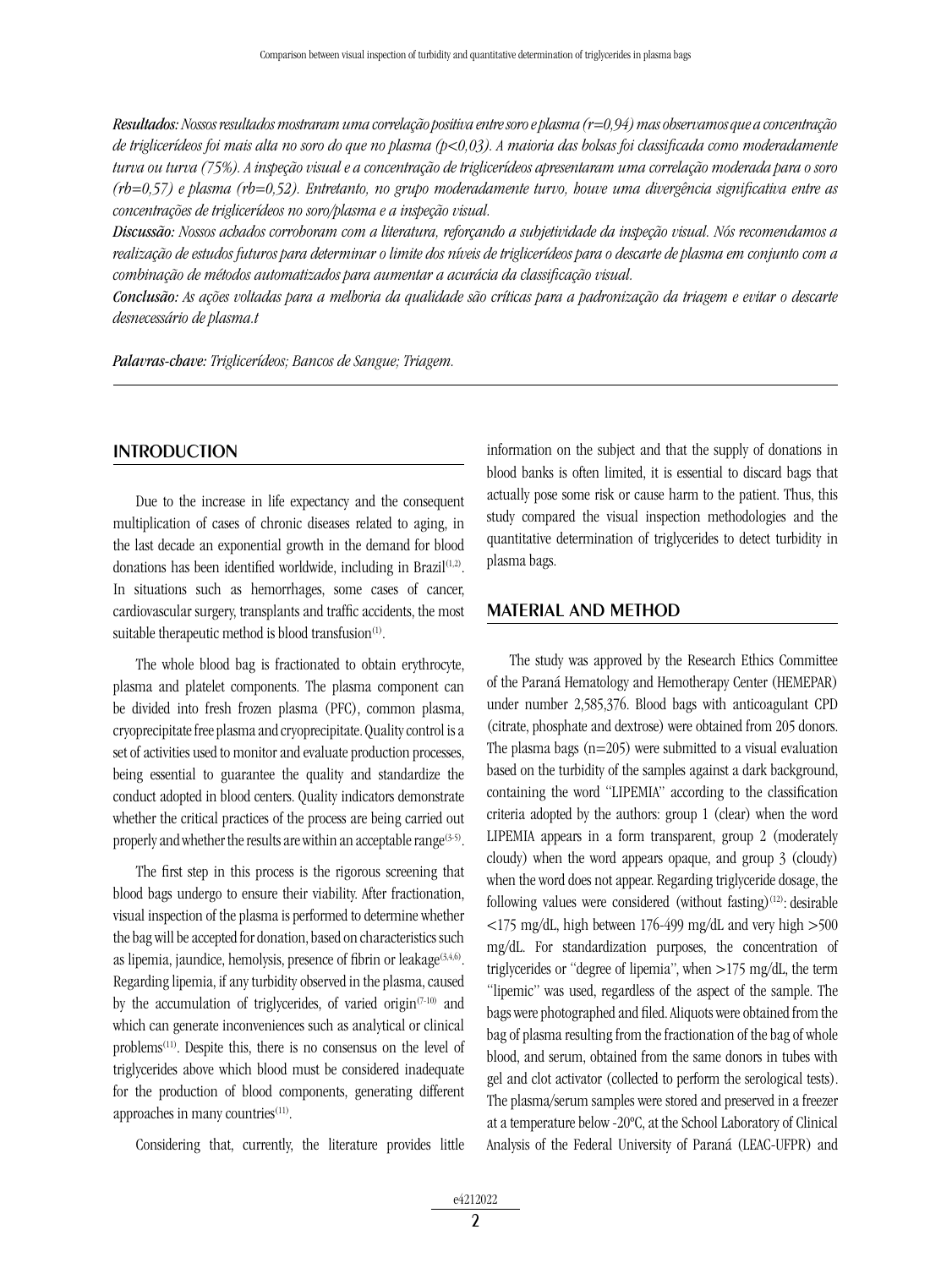subsequently, the concentrations of triglycerides were determined in the serum/plasma by the method colorimetric enzyme (Trinder Method), commercial kit (Labtest®), in the Cobas Mira biochemical analyzer. The equipment was previously calibrated (Calibra Labtest®) and submitted to internal quality control at levels 1 (*Qualitrol 1H Labtest*®) and 2 (*Qualitrol 2H Labtest*®).

Regarding the statistical analysis, categorical variables were described by absolute (N) and relative (%) frequency. Correlation between dosages was verified by Pearson coefficient (r) and triglyceride concentrations were compared between different visual classifications by Kruskall-Wallis test. The classifications "moderately cloudy" and "cloudy" were grouped for subsequent analyses. The correlation between visual inspection and triglyceride concentration was investigated by the biserial coefficient (rb) while the relationship between the two variables was assessed by the simple linear regression model. The agreement between visual inspection and the classifications obtained by measuring serum and plasma triglycerides was determined using the chi-square test for adherence. McNemar's test was used to check whether there was a significant difference between serum and plasma triglyceride levels. Stata Program v.12 and R v.3.5.1 were used (significant differences for p≤0.05).

#### RESULTS

The bags that showed turbidity (groups 2 and 3) were predominantly from male donors  $(p=1.13x10^{-12})$  and the levels of triglycerides among men were higher, for both serum and plasma  $(p=1.24 \text{ x}10^{-10} \text{ and } p=6.2 \text{ x}10^{-08} \text{, respectively)}$ , and 68% of men had triglyceride levels ≥175 mg/dL. Triglyceride concentrations were determined in isolation in serum and plasma for purposes



figure 1 – *Correlation analysis for triglyceride quantifications between the serum and plasma samples (n=205).*

of comparison between samples. Triglyceride concentration was higher in serum than in plasma for the three groups and both female and male groups  $(p<0.03)$ . However, the results showed a positive correlation between serum and plasma  $(r=0.94,$  $p < 2.2 \times 10^{-16}$ ) - Figure 1.

Of the total number of bags analyzed  $(n=205)$ , 51 (25%) were classified as clear, 96 (47%) as moderately cloudy and 58 (28%) as cloudy. Triglyceride concentrations were determined considering lipemic (≥175 mg/dL) and non-lipemic (<175 mg/dL) serum. Visual inspection identified 25% of clear plasma bags (group 1), 47% with moderate turbidity (group 2) and 28% with cloudy plasma (group 3). Table 1 shows the variation in serum/plasma triglyceride levels  $(x \pm sd)$  for groups 1, 2 and 3. Divergences were observed in group 1 ( $p=0.008$ ) and especially in group 2 ( $p=7$ , 56x10-6), while the classification remained similar for group 3  $(p=0.13)$ , that is, 98% (serum) and 91% (plasma) were lipemic (≥175 mg/dL) in the turbid samples. The correlation analysis comparing visual inspection and triglyceride concentration showed a moderate correlation for both serum (rb=0.57) and plasma (rb=0.52) Figure 2.



**FIGURE 2** – *Scatter diagram of the relationship between visual inspection and dosages serum (2A) and plasma (2B) triglycerides.*

The difference in visual inspection for clear and cloudy groups, when compared to serum triglyceride concentrations (non-lipemic and lipemic) was not significant ( $p=0.07$ ), but for plasma there was a significant difference  $(p=4.98x10^{-11})$  in 24.9% of the samples. From this result, the disagreement between serum/plasma triglyceride concentrations and classification by visual inspection was evaluated and a significant difference was observed  $(p= 9.08x10^{-9})$  - Table 2.

*Footnote: Figure 2A - Serum (r=0.57) and Figure 2B - Plasma (r=0.52). Source: The authors (2020).*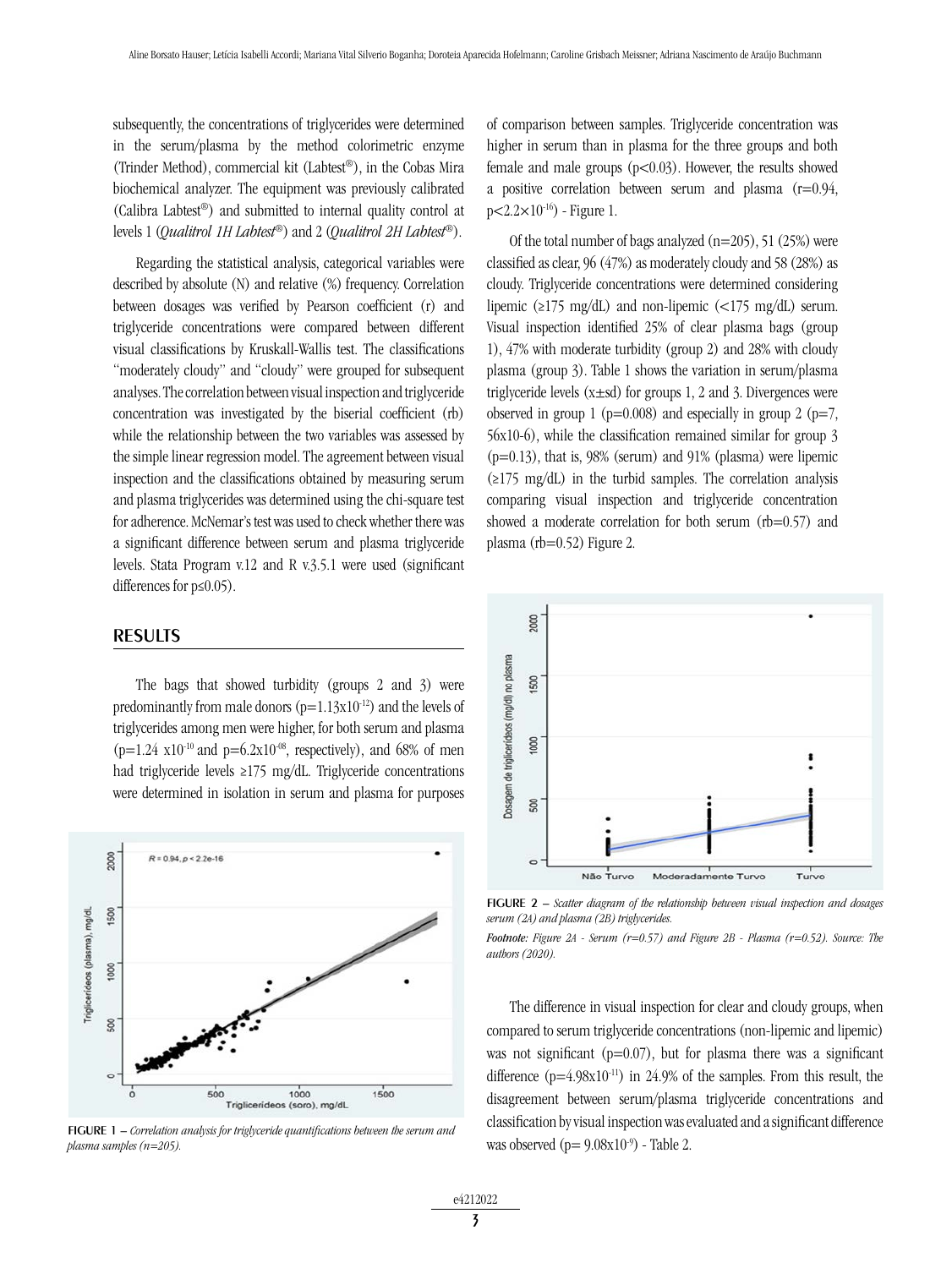|                | Group $1(25%)$ |                | Group $2(47%)$ |              | Group $3(28%)$ |               |
|----------------|----------------|----------------|----------------|--------------|----------------|---------------|
|                | Serum          | Plasma         | Serum          | Plasma       | Serum          | Plasma        |
| Triglycerides* | $140 \pm 72.7$ | $103 \pm 50.9$ | $280 \pm 137$  | $206 \pm 97$ | $502 \pm 298$  | $379 \pm 271$ |
| Lipemic $(\%)$ |                |                |                |              |                |               |
| N <sub>0</sub> | 40(78%)        | 49 (96%)       | 22(23%)        | 44(46%)      | 01(02%)        | 05(09%)       |
| Yes            | 11(22%)        | 02(04%)        | 74 (77%)       | 52 (54%)     | 57 (98%)       | 53 (91%)      |

TABLE 1- Categories of visual inspection taking into account the concentrations of triglycerides obtained in serum and plasma (n=205)

Footnote: \*Triglycerides in mg/dL (x±dp). Source: The Authors (2020).

TABLE 2- Proportion of lipemic and non-lipemic serum/plasma considering the degree of lipemia and visual inspection

| Triglycerides mg/dL<br>(serum) | Triglycerides mg/dL<br>(plasma) | Total | Group 1<br>Clear | Group 2<br>Moderately cloudy | Group 3<br>Cloudy |                |
|--------------------------------|---------------------------------|-------|------------------|------------------------------|-------------------|----------------|
| < 175                          | < 175                           | 63    | $40(78, 4\%)$    | 22 (22,9%)                   | 1(1,7%)           | $9,08x10^{-9}$ |
| $\geq 175$                     | < 175                           | 35    | 9(17,7%)         | 22 (22,9%)                   | $4(6,9\%)$        |                |
| $\geq 175$                     | $\geq 175$                      | 107   | $2(3,9\%)$       | 52 (54,2%)                   | 53 (91,4%)        |                |

Source: The Authors (2020).

#### **DISCUSSION**

When comparing the bags donated by men and women, it was noted that the most turbid samples came from male donors. This finding was corroborated by other studies, such as Peffer et al., which found that 87% of the cases of lipemic bags were also from male donors<sup>(15)</sup>. In a study by Knuth and Horowitz, these findings were justified by the fact of the plasma concentration of triglycerides in women, reach the maximum peak after 2 hours of ingestion of a fat meal, gradually decreasing until reaching the basal level after 6 hours.16 That is, although women have a higher body fat index, men have a peak of plasma triglyceride concentration 3-4 hours after ingestion, taking up to 9 hours to return to baseline levels<sup>(15,16)</sup>.

As is known, the accumulation of triglycerides can lead to turbidity in the serum or plasma, which can have different origins, such as postprandial metabolism, metabolic disorders such as hypertriglyceridemia, intravenous administration of lipids, in addition to the use of ethanol and some medications<sup> $(7-10)$ </sup>. The presence of lipids in high concentration in the donated bag can cause inconveniences such as analytical or clinical problems. In relation to analytical problems, in less sophisticated systems, turbidity causes interference since light transmission is part of the detection method, producing falsely high results. Currently, this situation can be avoided with the use of automated systems that are not interfered with by turbidity<sup>(10,11)</sup>. Considering clinical issues, there is no consensus on the level above which plasma should be considered inadequate for donation or for production of components, generating different approaches in many countries $(11)$ . Some authors argue that it is unlikely that the transfusion of lipemic plasma free of the infectious agent has significant acute effects on receptors, in addition to those associated with the ingestion of a fatty food<sup>(9)</sup>. However, other authors state that some issues should be studied, such as the appropriate lipemia threshold for the use of blood in transfusion and whether hypertriglyceridemia is really an absolute contraindication for plasma donations due to the potential presence of diseases such as dyslipidemia, kidney disease or coronary heart disease in receivers<sup>(11)</sup>.

Since blood donors are instructed to have a light meal before performing the donation, a clear visual appearance and triglyceride concentrations of up to 175 mg/dL were expected, a value considered adequate for non-fasting patients<sup> $(12)$ </sup>. As a hypothesis, it was expected to find moderately turbid samples in cases of high concentration of triglycerides between 176-499 mg/ dL, and intense turbidity when above 500 mg/dL. However, as observed, it is not always possible to correlate turbidity visual with the concentration of triglycerides. The higher concentration of triglycerides was detected in serum compared to plasma, and the lower concentration of triglycerides in plasma can be explained by the presence of anticoagulant CPD present in the bags. Despite the mechanisms not fully understood, in the literature there are data showing that the concentration of some analytes may be lower due to anticoagulants, which initiate the release of intracellular fluid promoting dilution<sup>(17)</sup>. This dilution can still occur due to the volume of anticoagulant itself employee, since Consolidation Ordinance No. 05 of September 28, 2017<sup>(3)</sup> recommends a volume of 60-65ml of anticoagulant to collect  $450 \pm 45$ ml of whole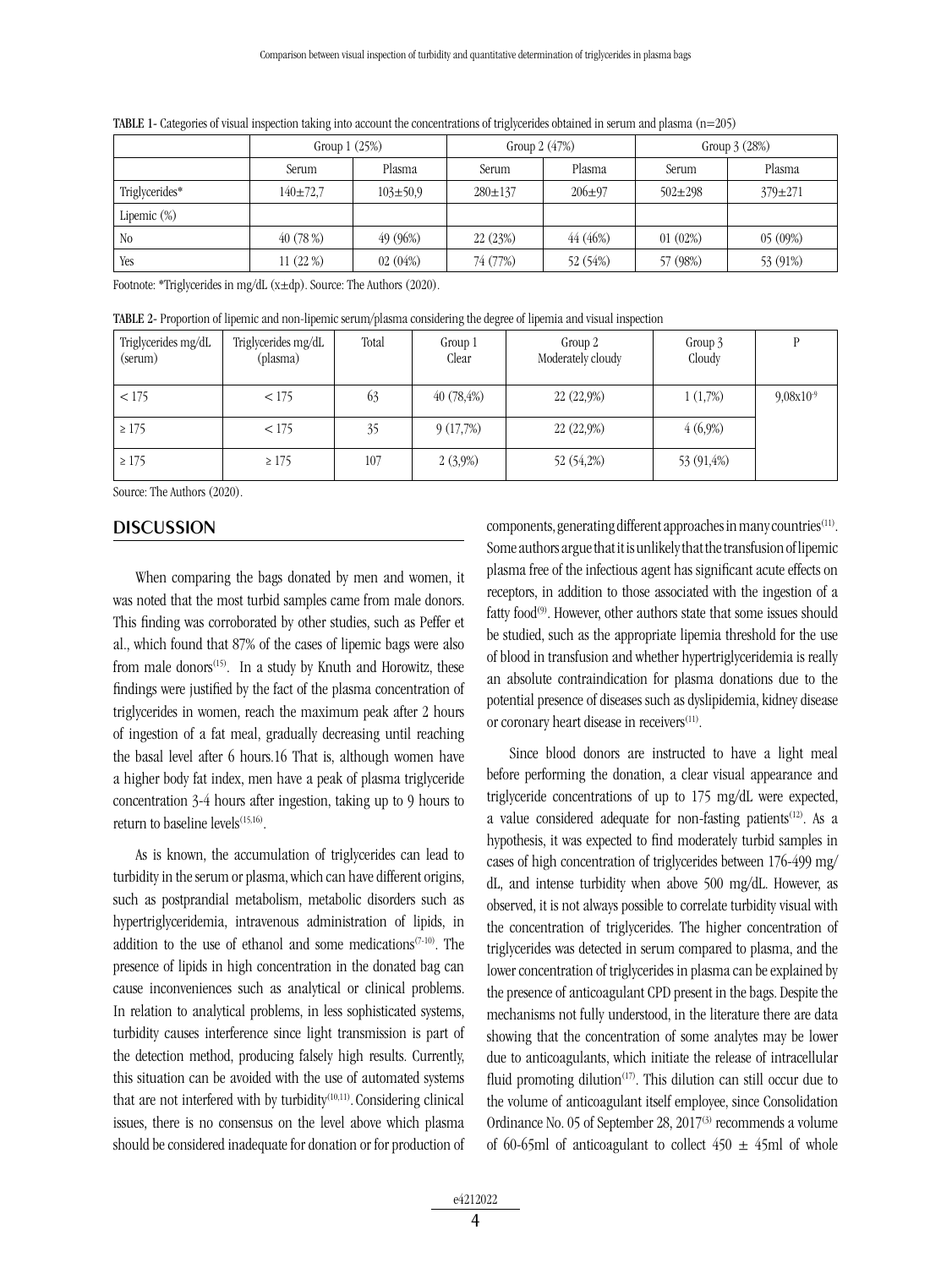blood. In addition, there are studies showing that plasma glucose, urea and creatinine dosages are also lower in plasma compared to serum dosages $(18,19)$ . Despite this, there was an evident positive correlation between serum and plasma, that is, despite the literature<sup> $(18,19)$ </sup> considering the serum as the most suitable sample for measurements, in those cases where the results are not used for diagnostic or treatment purposes. Of patients, both samples could be used as criteria in visual inspection.

Quality control and standardization are essential from the selection of grants. Hemotherapy services must have protocols that define the type of control required for each blood component and the minimum expected parameters. For example, PFC, used when specific factor concentrates are not available, must be stored for up to 24 hours to maintain adequate factor levels $(4,5)$ . In the present study, triglyceride concentrations  $(x \pm dp)$  for serum and plasma obtained in the different categories of visual inspection, and variability can be observed within the same group. The low percentage of clear bags (25%) is noteworthy, considering that some blood centers adopt as a criterion the disposal of plasma with any degree of turbidity. Most bags were classified as group 2 (moderately turbid) and some samples of serum (23%) and plasma (46%) in this group had triglyceride values below 175mg/dL, thus considering that other causes of turbidity were excluded, plasmas were discarded unnecessarily if only lipemia was considered. In groups 1 (clear) and 3 (cloudy), the discrepancies were much smaller. The fact that triglyceride dosages just above 175mg/ dL do not necessarily lead to turbidity, the concentration above which the sample is cloudy being variable, was observed in our study, with 22% of clear bags having a higher value. Of 175mg/dL. The Brazilian Society of Cardiology provides reference values for triglycerides based on expected values for diagnostic purposes or to adjust the treatment of patients at cardiovascular risk, but they are not values that take into account possible transfusion risks. Correlation analysis comparing visual inspection and triglyceride concentration showed a moderate correlation for serum/plasma and the dispersion of triglyceride concentration values also increased with increasing turbidity. This information shows the difficulty in correlating visual inspection with the concentration of triglycerides, and is in line with the opinion of Lippi et al (2013), who states that, although the practice of visual inspection of bags has been the only approach to establishing the presence of interfering substances (free hemoglobin, hyperbilirubinemia and lipemia) for decades, it has inherent limitations, as it is qualitative, poorly standardized, subjective and unreliable compared to the analytical assessment of turbidity $(11)$ .

Corroborating these results, a lower agreement was observed in group 2 - moderately cloudy. The difference in visual inspection compared to the degree of lipemia determined in serum was not significant ( $p=0.07$ ), but for plasma there was a significant difference  $(p=4.98x10^{-11})$  in 24.9% of the samples. When the disagreement between visual inspection and the degree of lipemia was evaluated using serum or plasma, a significant difference was observed ( $p= 9.08x10^{-9}$ ). That is, when triglyceride concentrations are used to determine whether the pouch is cloudy or not, there is a discrepancy between visual inspection and the isolated use of the triglyceride value, both in serum and plasma, impacting the decision-making on the release of the grant for donation.

To meet the routine quality control needs of a blood bank, a quick and sensitive method of identifying any turbidity is needed. The study conducted by Simundic et al<sup>(20)</sup> compared the results of visual inspection with the automated spectrophotometry method in the detection of lipemia, jaundice and hemolysis, and found that from the total number of samples classified as lipemic by visual inspection, 61% of the samples were actually lipemic. In view of this, the subjectivity of visual inspection can be one of the justifications for the outliers found in our study. Regarding automated methods for quantifying interferences in the sample, a major advance was represented by the introduction of serum indices (SI), which imply the automatic detection of hemolysis, hyperbilirubinemia and lipemia. These new tools encompass systematic monitoring of serum or plasma absorbance at various wavelengths<sup>(21)</sup>. According to the study by Lippi et al., the routine use of IS seems to include a reduced response time, quantitative expression of results, minimizes the high degree of variability of the subjective assessment, mainly blood bags with turbidity in the intermediate zone $^{(11,21)}$ , which refers to group 2 in our study. Within this context, the choice of method for determining turbidity as an excluding factor for the release of the blood component, whether by visual inspection, by automated methods or by the association of the two methods, is essential for the quality control of the production process of the banks of blood.

#### **CONCLUSION**

The subjectivity in the assessment of lipemia in blood bags by visual inspection was evidenced, especially with regard to moderately turbid samples. In order to reduce unnecessary plasma disposal, but on the other hand, ensure the quality of selected bags, our study suggests that turbidity disposal due to lipemia is better standardized.

Conflicts of Interests: The authors declare they have no competing interests.